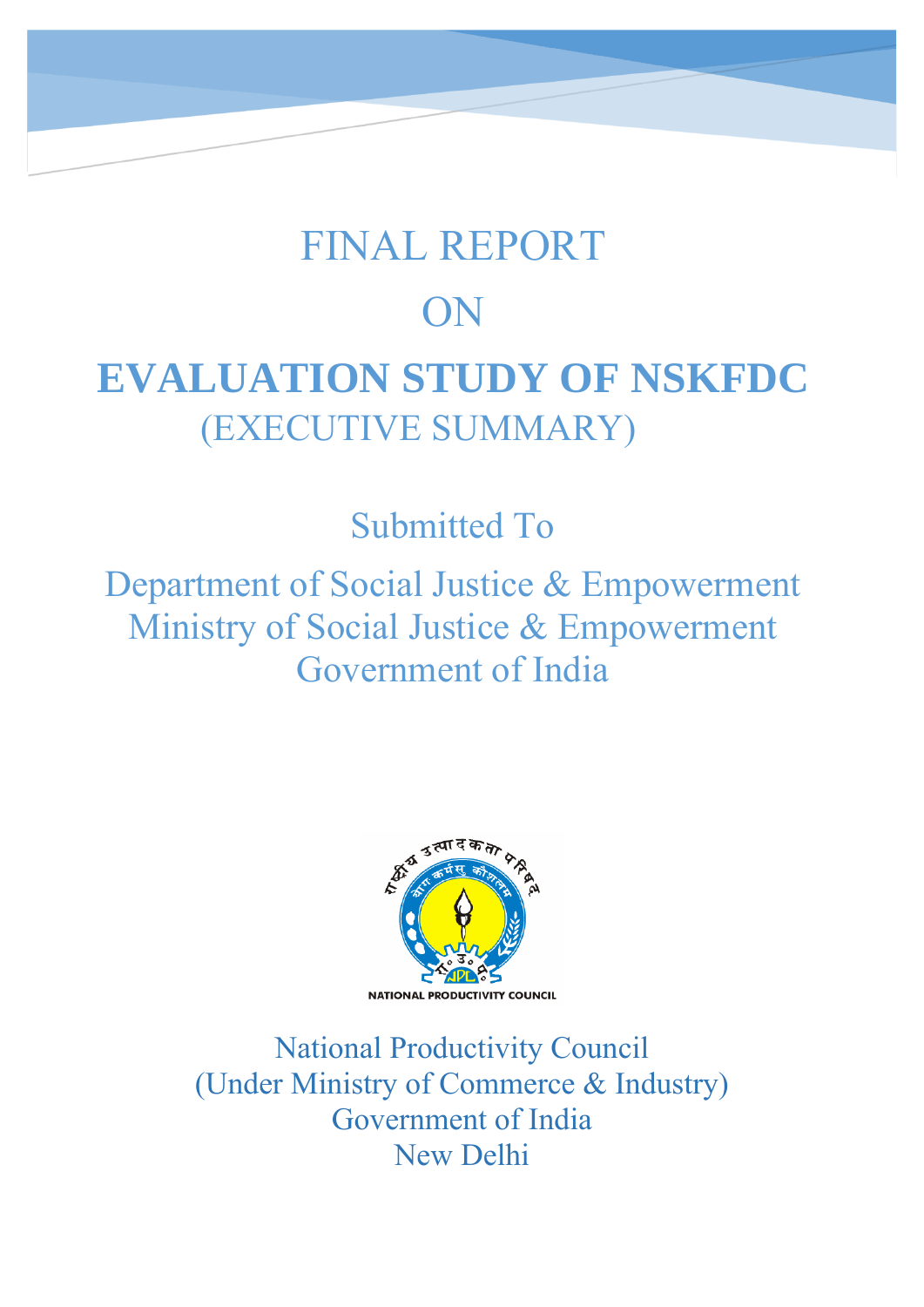

## **ACKNOWLEDGEMENT**

*National Productivity Council (NPC) would like to place on record its sincere gratitude to the Ministry of Social Justice & Empowerment, Government of India for entrusting the study on Evaluation Study of "National Safai Karamcharis Finance and Development Corporation (NSKFDC)".*

*We would like to place on record our special appreciation and thanks to Shri. R. Subrahmanyam, IAS, Secretary, Shri. M.K. Ujjainia, Dy. Director General, Ms. Yogita Swaroop, IES, Economic Advisor, and Shri. Badri Prasad Meena, Under Secretary, Department of Social Justice & Empowerment, Ministry of Social Justice & Empowerment, Government of India for the faith bestowed on NPC in awarding the study, and for extending their continuous support during the study.* 

*We also thank all the officers and staff of NSKFDC, specially Shri. B.L Yadav, GM, Shri. K.K. Bhagat, CM (Project), Shri. Puneet Garg, CM (Finance) for their valuable support, assistance and cooperation during the whole period of the study.* 

*The study team would like to place special recognition to the officers concerned in SCA/CA/PSB/RRBs and In-charge of the Training Institutions of sample states for providing necessary information during the course of study.* 

*The cooperation received from the beneficiaries and all other stakeholders in conducting the study, especially in data collection and compilation of study observations is also deeply acknowledged.* 

*-Study Team, NPC*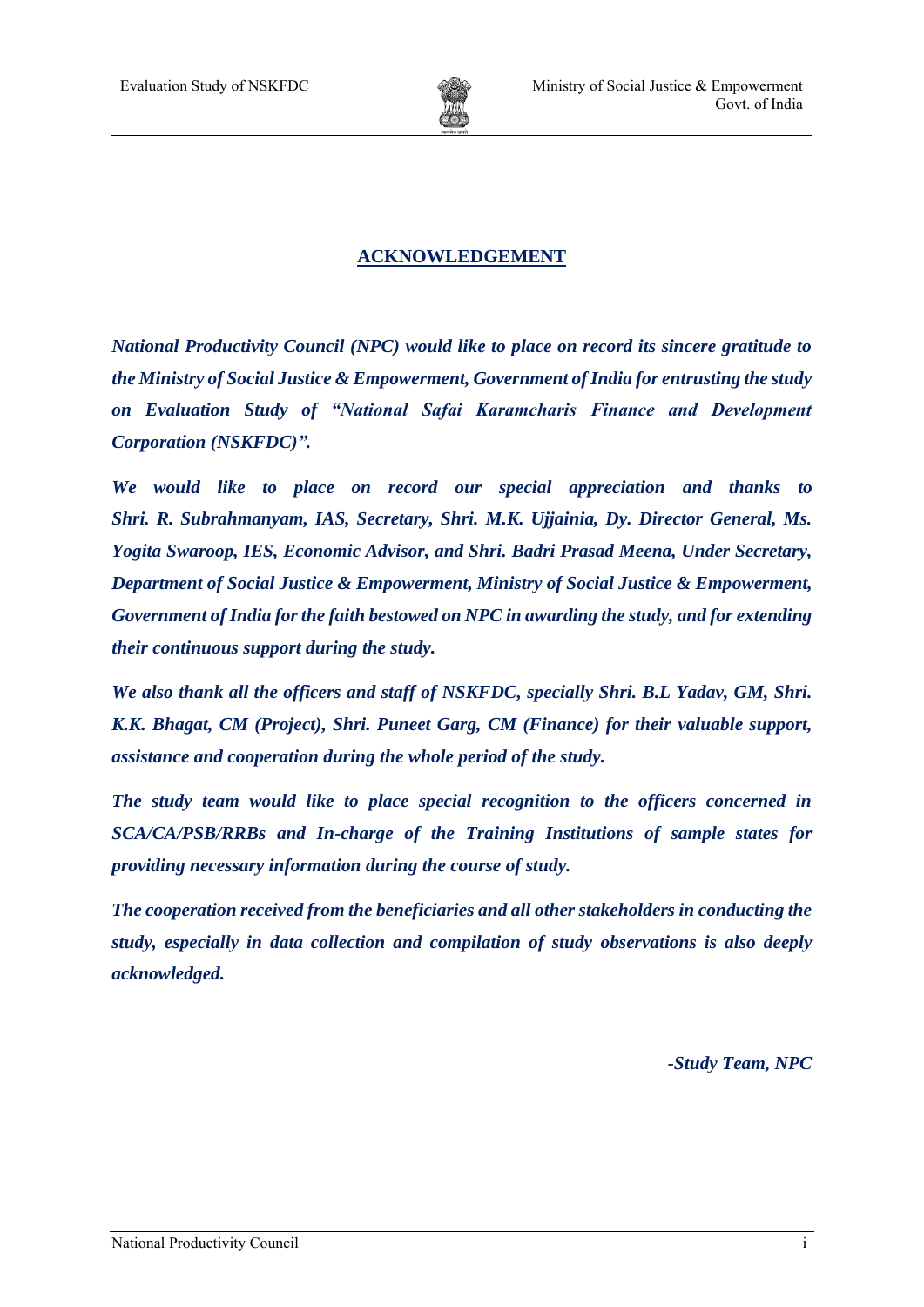

## **ABBREVIATIONS**

| AP             | Andhra Pradesh                                                          |
|----------------|-------------------------------------------------------------------------|
| <b>APSCCFC</b> | Andhra Pradesh Scheduled Castes Cooperative Finance Corporation Limited |
| CA             | <b>Channelizing Agency</b>                                              |
| <b>DPR</b>     | <b>Detailed Project Report</b>                                          |
| <b>GTL</b>     | General Term Loan                                                       |
| HP             | Himachal Pradesh                                                        |
| <b>IISSSC</b>  | Indian Iron and Steel Sector Skill Council                              |
| <b>LPG</b>     | Lending Policies and Guidelines                                         |
| MoSJE          | Ministry of Social Justice and Empowerment, Govt. of India              |
| <b>MOU</b>     | Memorandum of Understanding                                             |
| <b>MS</b>      | <b>Manual Scavenger</b>                                                 |
| <b>MSY</b>     | Mahila Samridhi Yojana                                                  |
| <b>NIDC</b>    | Nagaland Industrial Development Corporation Ltd                         |
| <b>NPC</b>     | National Productivity Council                                           |
| <b>NSFDC</b>   | National Scheduled Castes Finance & Development Corporation             |
| <b>NSKFDC</b>  | National Safai Karamcharis Finance & Development Corporation            |
| <b>PSB</b>     | <b>Public Sector Bank</b>                                               |
| <b>RRB</b>     | <b>Regional Rural Bank</b>                                              |
| <b>SCA</b>     | <b>State Channelizing Agency</b>                                        |
| <b>SDTP</b>    | Skill Development Training Programme                                    |
| <b>SHG</b>     | Self Help Group                                                         |
| SK             | Safai Karamchari                                                        |
| <b>SSC</b>     | Sector Skill Council                                                    |
| TI             | <b>Training Institution</b>                                             |
| TL             | Term Loan                                                               |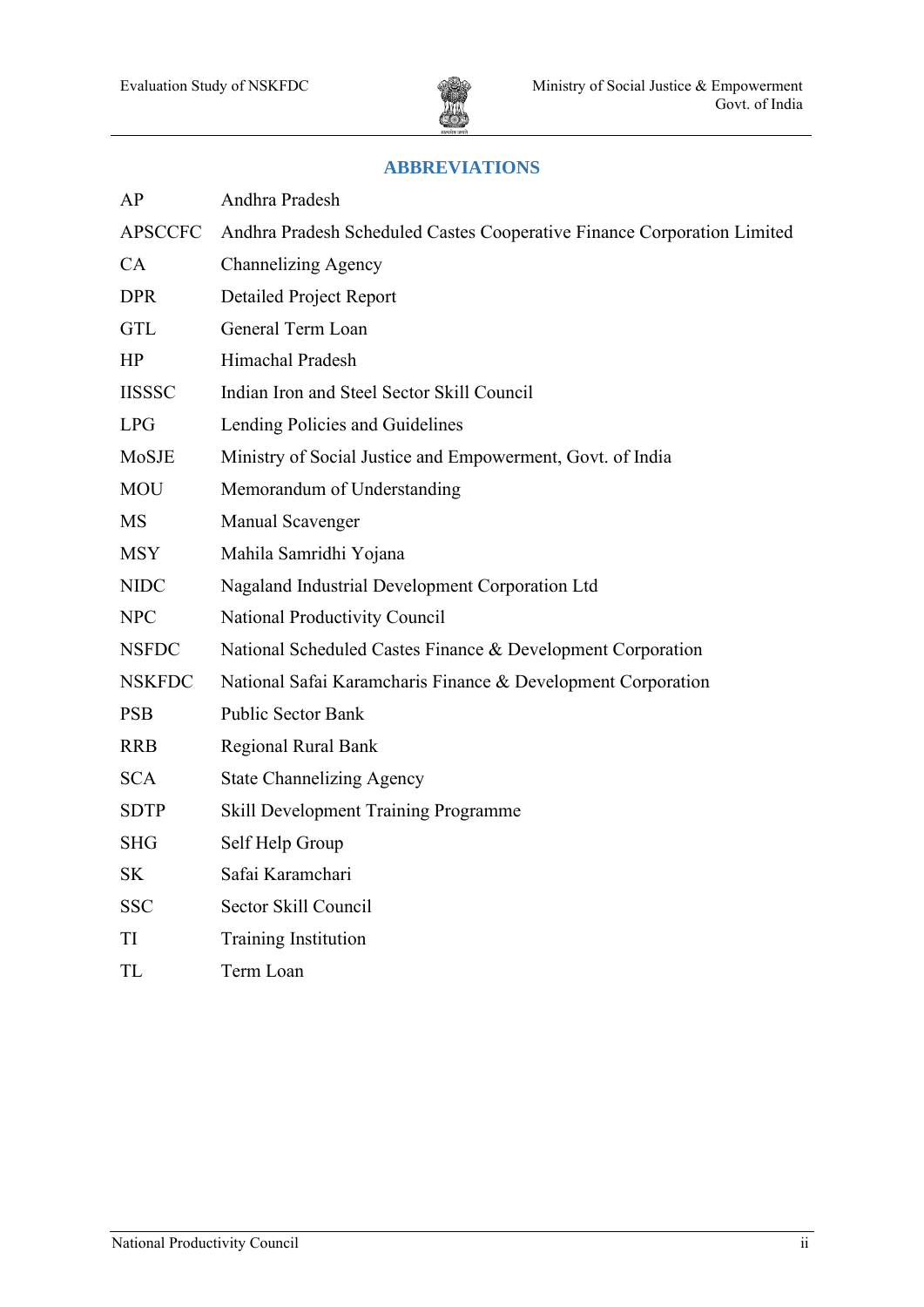

## **EXECUTIVE SUMMARY**

National Safai Karamcharis Finance & Development Corporation (NSKFDC) is a Government of India Undertaking under the aegis of Ministry of Social Justice & Empowerment. It was incorporated on 24<sup>th</sup> January, 1997 under Section 25 of the erstwhile Companies Act, 1956 (now Section 8 of the Companies Act, 2013) as a Company 'Not for Profit' with the primary objective of socio-economic development of Safai Karamcharis, Manual Scavengers and their dependents.

The Corporation provides financial assistance under its various Loan based Schemes through State Channelizing Agencies (SCAs) nominated by State Governments/Union Territory Administrations, Regional Rural Banks (RRBs) and Nationalized Banks across the Country. Various loan-based schemes are General Term Loan, Mahila Adhikarita Yojana, Mahila Samridhi Yojana, Micro Credit Finance, Education loan, Vocational Education and Training Loan Scheme, Sanitary Marts (SM), Green Business (GB), Scheme for "Pay and Use" community toilets and Swachhta Udyami Yojana (SUY) etc., and the rate of interest under these schemes varies from 3% to 6% with repayment period of up to 10 years and loan maximum limit up to Rs. 50 lakhs. Corporation also implements employment linked Skill Development Training Programmes through Govt. Sector Training Institutions and Sector Skill Councils in order to upgrade the technical, vocational and entrepreneurial skills of the target group between the age of 18-45 years, to enable them to take suitable job/self-employment. Financial assistance in the form of 100% grant to the Training Institutions, and stipend  $\omega$ Rs.1500/- per month/per candidate (Rs. 500/- per month in case of residential course) to Safai Karamcharis and their dependents and  $\omega$  Rs.3000/- per month/per candidate to identified Manual Scavengers and their dependents is provided to the candidates, irrespective of residential or non-residential.

In order to evaluate the functioning of the corporation and its schemes implementation in the Country, this evaluation study was proposed by the Ministry of Social Justice and Empowerment, Govt. of India, with 2018-19 as the reference period. The study was given with the scope of conducting field study in four sample states viz. Andhra Pradesh (Loan & SDTP schemes), Haryana (Loan & SDTP schemes), Himachal Pradesh (SDTP scheme) and Nagaland (Loan schemes), with the objectives of reviewing the existing organizational structure and working of the Corporation, fulfilment of targets & objectives, extent of utilization of funds,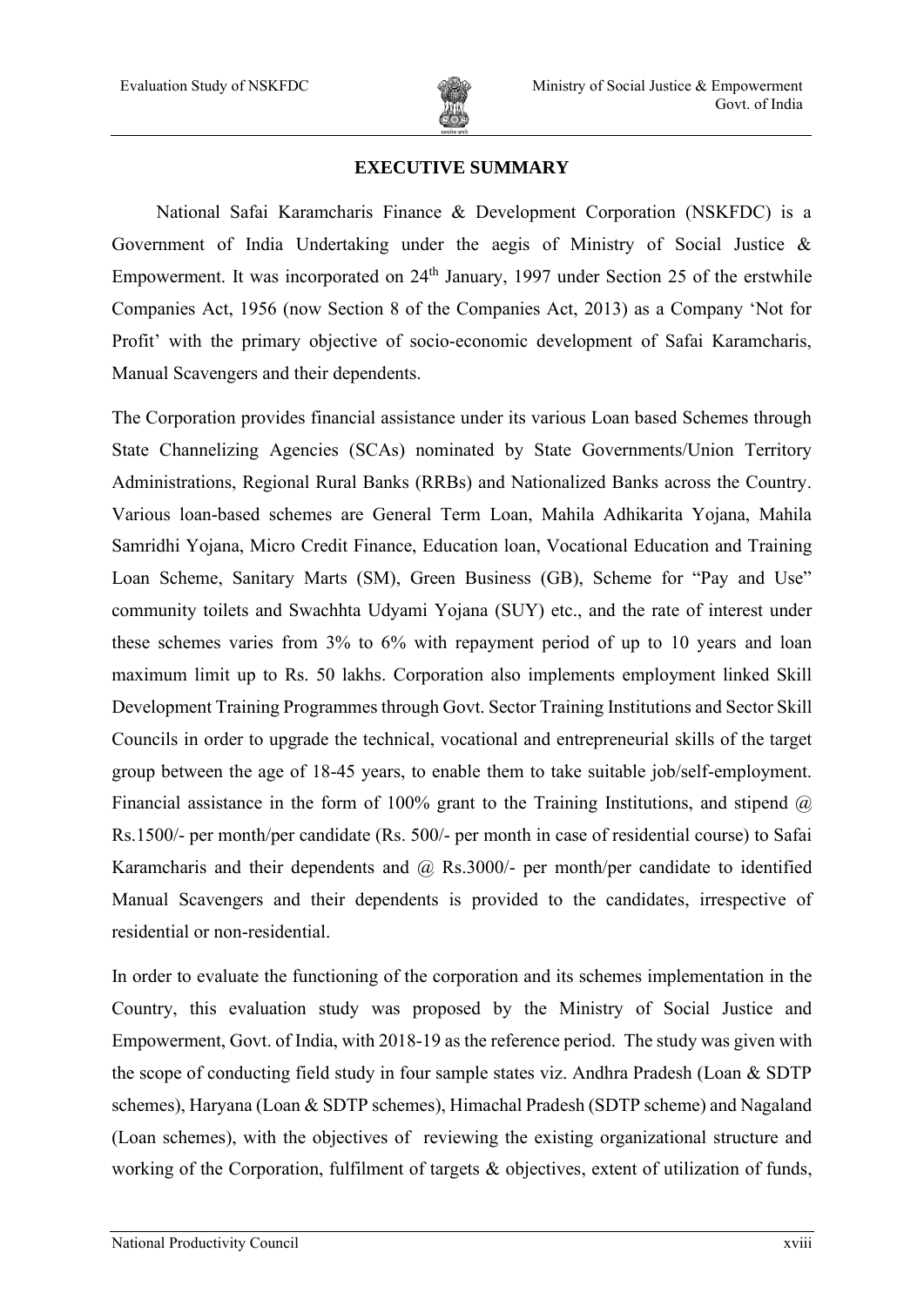

extent of training programmes conducted as per the norms, Socio-economic background of the beneficiaries (Male / Female, Rural / Urban), review the eligibility criterion of target group, to analyze the increase in annual income level of beneficiaries in absolute and percentage terms, examine the present methodology and procedure adopted by the Corporation for disbursal of funds to the Channel Partners and documentation, analyze the adequacy of awareness of the schemes of corporation, existing level of marketing support provided by the Corporation and its effectiveness, existing system of recoveries/counselling of beneficiaries adopted by Channel Partners, Opinion of the beneficiaries on the problem faced by them for availing the benefits of the Scheme / Programme, and suggest areas of intervention for expansion of the scope of activities of the Corporation.

|                       |                      | Loan based schemes (2018-19)   |                                        |                                                             |                                                     |  |  |
|-----------------------|----------------------|--------------------------------|----------------------------------------|-------------------------------------------------------------|-----------------------------------------------------|--|--|
| Sl.<br>N <sub>o</sub> | Name<br><b>State</b> | of   Name of the<br><b>SCA</b> | No.<br>of<br>beneficiaries<br>assisted | Proposed Sample of<br>beneficiaries to be<br>covered (Nos.) | Actual Sample of<br>beneficiaries<br>covered (Nos.) |  |  |
| 1.                    | Andhra<br>Pradesh    | <b>APSCCFC</b>                 | 6572                                   | 1000                                                        | 1000                                                |  |  |
| 2.                    | Haryana              | <b>HSCFDC</b>                  | 36                                     | 20                                                          | 23                                                  |  |  |
| 3.                    | Nagaland             | <b>NIDC</b>                    | 124                                    | 80                                                          | 80                                                  |  |  |
|                       | <b>Total</b>         |                                | 6732                                   | 1100                                                        | 1103                                                |  |  |

Component wise sampling framework is as given below:

|                       |                            | SDTP Scheme $(2018-19)$                |                                        |                                                                |                                                     |  |
|-----------------------|----------------------------|----------------------------------------|----------------------------------------|----------------------------------------------------------------|-----------------------------------------------------|--|
| Sl.<br>N <sub>o</sub> | of<br>Name<br><b>State</b> | Name of the<br>Training<br>Institution | of<br>No.<br>beneficiaries<br>assisted | Sample<br>Proposed<br>of beneficiaries to<br>be covered (Nos.) | Actual Sample of<br>beneficiaries<br>covered (Nos.) |  |
| 1.                    | Andhra<br>Pradesh          | IISSSC,<br>Krishna                     | 119                                    | 50                                                             | 56                                                  |  |
| 2.                    | Haryana                    | CIPET,<br>Murthal                      | 200                                    | 100                                                            | 100                                                 |  |
|                       |                            | ATDC, Sirsa<br><sup>/</sup> Bhiwani    | 76                                     | 50                                                             | 68                                                  |  |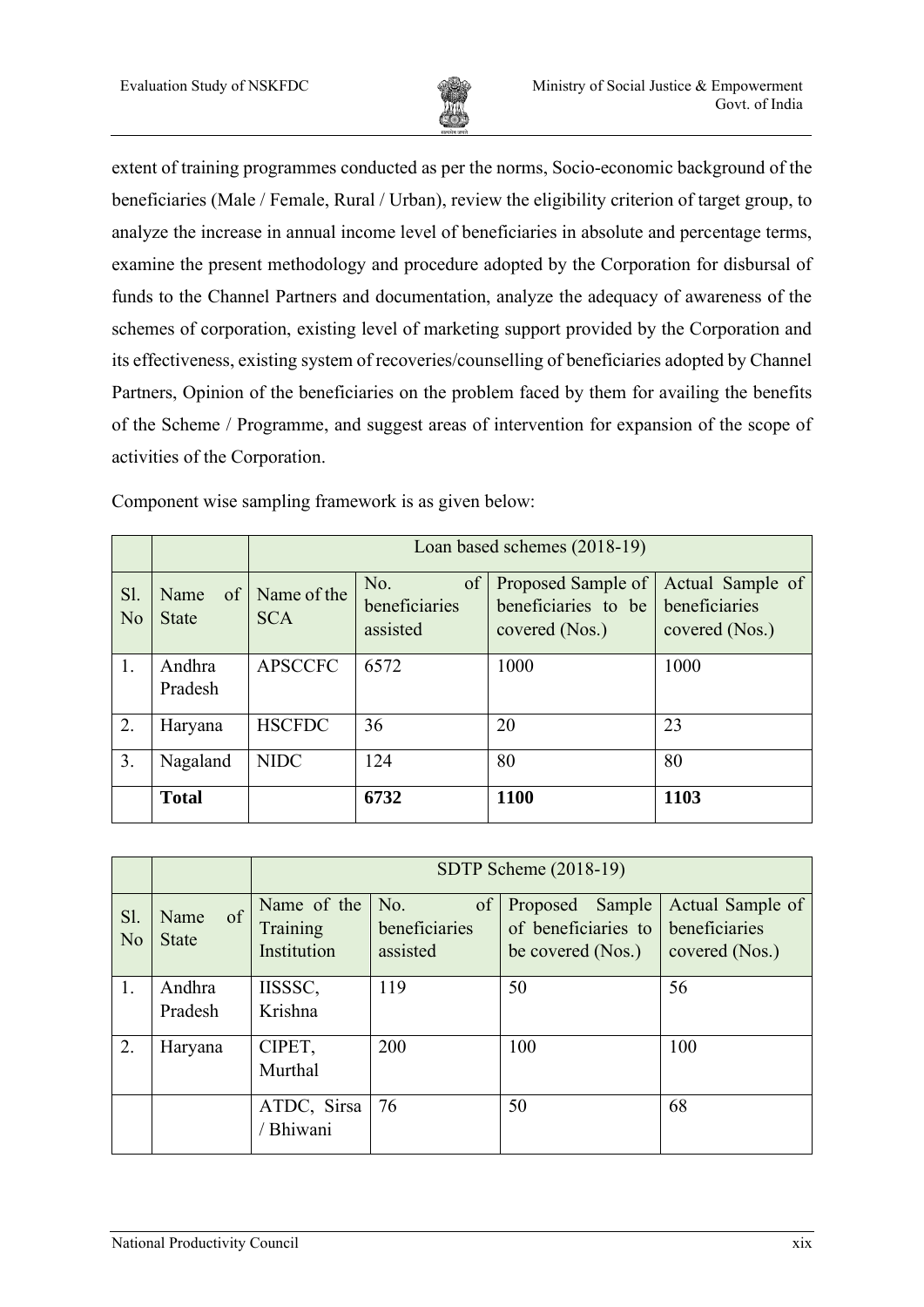

|                       |                            | SDTP Scheme (2018-19)                  |                                                |                                                                |                                                     |  |  |
|-----------------------|----------------------------|----------------------------------------|------------------------------------------------|----------------------------------------------------------------|-----------------------------------------------------|--|--|
| Sl.<br>N <sub>o</sub> | of<br>Name<br><b>State</b> | Name of the<br>Training<br>Institution | of<br>$\vert$ No.<br>beneficiaries<br>assisted | Sample<br>Proposed<br>of beneficiaries to<br>be covered (Nos.) | Actual Sample of<br>beneficiaries<br>covered (Nos.) |  |  |
| 3.                    | Himachal<br>Pradesh        | CIPET,<br>Baddi                        | 120                                            | 50                                                             | 50                                                  |  |  |
|                       | <b>Total</b>               |                                        | 515                                            | 250                                                            | 274                                                 |  |  |

Accordingly, the study was conducted by following 3 phase methodology, wherein in the first phase i.e., preparatory phase, beneficiaries' data and schemes' guidelines were thoroughly studied and data collection instruments (questionnaires) were drafted to collect data from all target groups. The questionnaires were submitted to the Ministry for review and approval, and sampling plans were prepared.

During second phase i.e., field study and data collection phase, the primary data and information was captured through field visit and interactions, wherever possible and also through telephonic interactions owing to the Covid-19 lockdown conditions; and secondary data is collected from the offices of the Corporation, SCAs and Institutions and the authentic sources such as Annual Reports, and official websites.

In the last phase i.e., data analysis and report preparation phase, dedicated team of NPC consultants reviewed the data compiled, and analyzed with relevant tools and techniques in order to obtain the inferences with respect to the objectives of the study and accordingly report is drafted.

## **Key Findings of the Study are as follows:**

With respect to the corporation's targets and achievements country wide, Corporation has reported following physical and financial achievements during the year 2018-19:

- Rs. 198.88 crores have been disbursed under loan schemes, against the MoU target of Rs. 158 crores. Total beneficiaries/units sanctioned are 21301 nos. spread across the country.
- Under non-loan (Skill Development) schemes, Rs. 14.92 crores were spent to train 16240 candidates spread across the country.

## **Loan Schemes Implementation in the Sample States: -**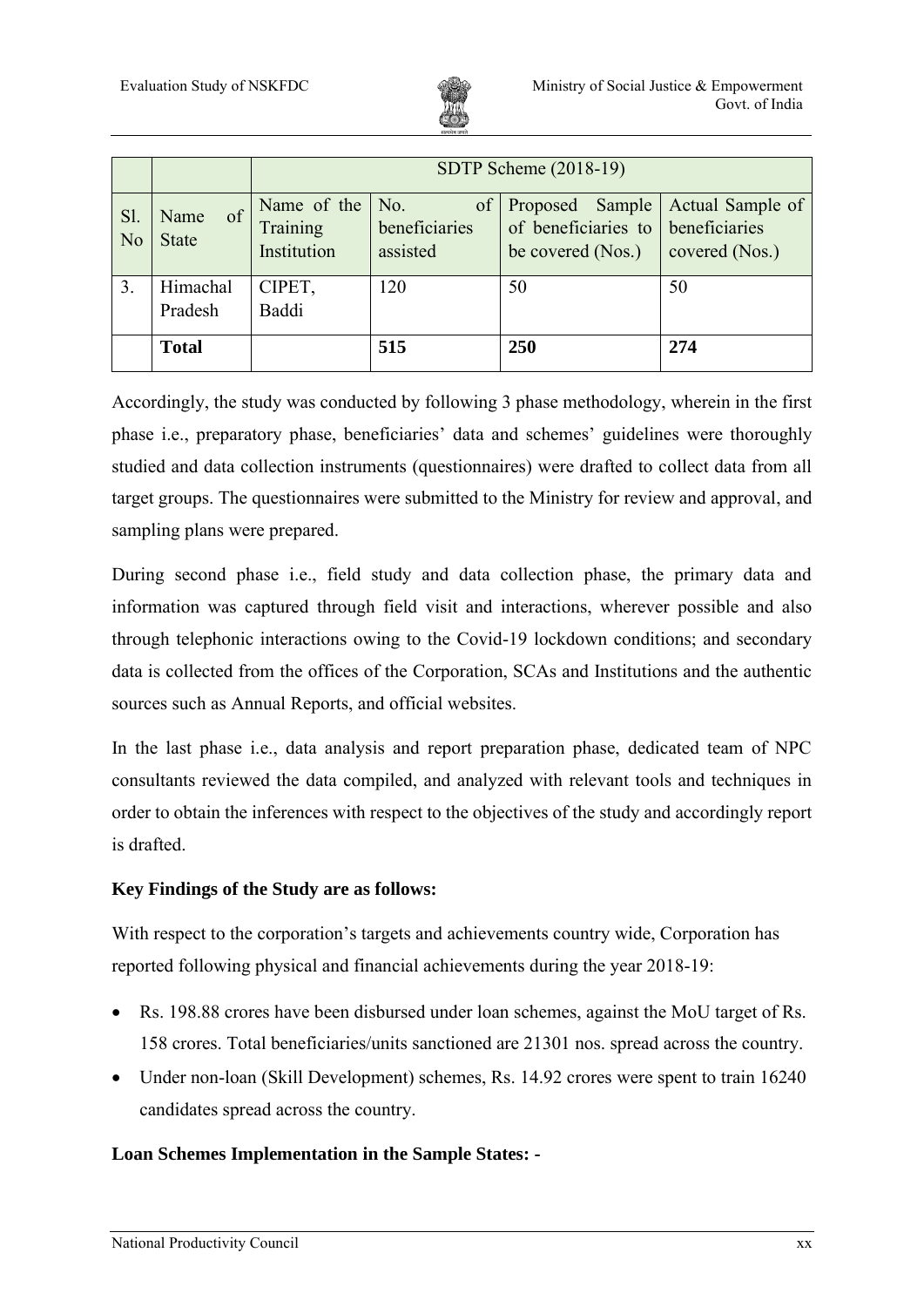

It is noted that comparatively Andhra Pradesh (A.P) state is proactive in utilizing the loan schemes of the Corporation and it is one of the main customers of the Corporation. For period 2018-19, under various loan schemes, target amount for disbursal from NSKFDC is Rs. 10.59 Crores with total sanctioned beneficiaries of 7612 nos. and, actual amount sanctioned is Rs. 81.46 Crores and amount released is Rs. 65.25 Crores. However, from the data collected it is noted that all sanctions given so far are under Term Loan only and the from study of 1000 sample beneficiaries, only 225 (22.5%) reported fully operational status, and, another 284 units (28.4%) are commissioned but yet to be operationalized. Therefore, a total of 51% is in grounded status and rest of the units /projects are in various stages of implementation, and none reported as not applied.

Delay in Commissioning is reported, and as per Channelizing agency the delay is mainly due to various elections and election code in the state during the period.

As regards to target group beneficiary reach point of view, women representation is not adequate from all the districts, and there is no representation of two districts, i.e., Prakasam and Visakhapatnam in the sample beneficiary survey in A.P. In terms of economic development, 50% (112 nos.) of beneficiaries from fully operational units reported increase in income after the scheme.

In case of Haryana state, from the data provided by HSFDC, Chandigarh it is inferred that under various loan schemes, target amount for disbursement was Rs. 430 lakhs whereas amount sanctioned is 23.85 lakhs for 24 units /projects initially, but later additional 10 units were sanctioned and the actual amount released from NSKFDC at the end of the year is Rs. 27.90 lakhs with the total of 34 units/ projects covered. All the unit are given under term loan scheme.

It has been found that credit/loan scheme has been effectively implemented by HSFDC, and there has been significant increase in income of loan beneficiaries as a result of Small businesses carried out by the beneficiary. The scheme not only supported their family income but also resultant in self-employment and enhanced their business skills.

As far as loan schemes implementation in Nagaland state is concerned, two schemes of NSKFDC were implemented in the state of Nagaland. They are General Term Loan Scheme and Mahila Samridhi Yojana. The state Channelizing Agency (SCA) i.e. NIDC Ltd was sanctioned a total amount of ₹ 93.96 lakhs for implementing the two schemes in Nagaland.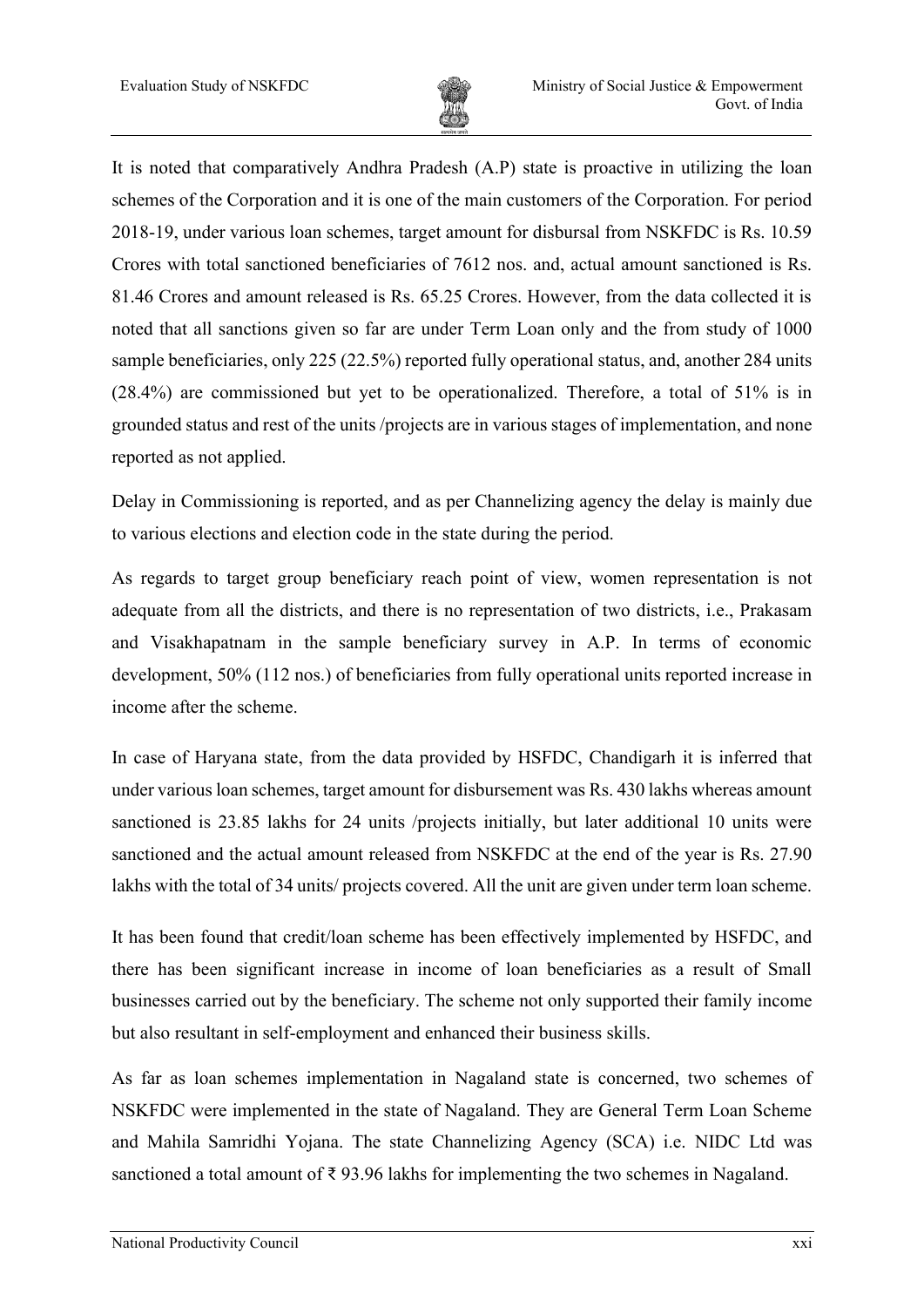

The General Term Loan implemented in the state of Nagaland had seen an investment of ₹67.5 lakhs which has led to the creation of 32 assets in the state with 96 beneficiaries. It could also be gathered that as much as 87% of the sample beneficiaries (GTL scheme) interviewed, have reported an increase in their annual income. 68% of the respondents have conveyed that they are paying their EMIs regularly except for the last few months due to lockdown for the GTL Scheme. NIDC had disbursed loans amounting to  $\bar{\tau}$  26.46 lakhs to a total of 49 beneficiaries under the Mahila Samridhi Yojana of NSKFDC leading to creation of 15 units. Till date NIDC Ltd has recovered 17.57% (GTL) and 24.19% (MSY) of the disbursed amount. From data collected during field survey (MSY scheme) it could be gathered that on an average the beneficiaries have seen a 30% increase in annual income in Nagaland. While 85% of the sample beneficiary (MSY Scheme) have expressed that they have been able to pay the loan EMI regularly, only a few have expressed difficulty in paying EMI regularly due to financial crunch, in Nagaland.

Overall, all beneficiaries have lauded NSKFDC for the schemes as the interest rates are quite low. Some beneficiaries have expressed their willingness to avail higher loan to expand their business further.

## **SDTP (Non-loan based) Scheme implementation in the Sample States: -**

Scheme guidelines, terms & conditions are found to be adequate in addition to common norms frame work of M/o Skill Development & Entrepreneurship.

In the state of Andhra Pradesh, Indian Iron & Steel Sector Skill Council (IISSSC) has implemented a Skill development training program under this scheme, on 'Housekeeping with mechanized equipment' for 3 months duration, at Chillakallu in Krishna District of Andhra Pradesh.

During the discussions/interactions with the concerned officials of the Corporation/ Training Implementation Institutions, following points were informed by them:

The selection committee selects only those candidates who belongs to the category of the target group of NSKFDC and the documents of the candidates is also checked. Further, the SSCs/TIs also obtains all relevant documents like ID, Occupational Certificates etc., and the same are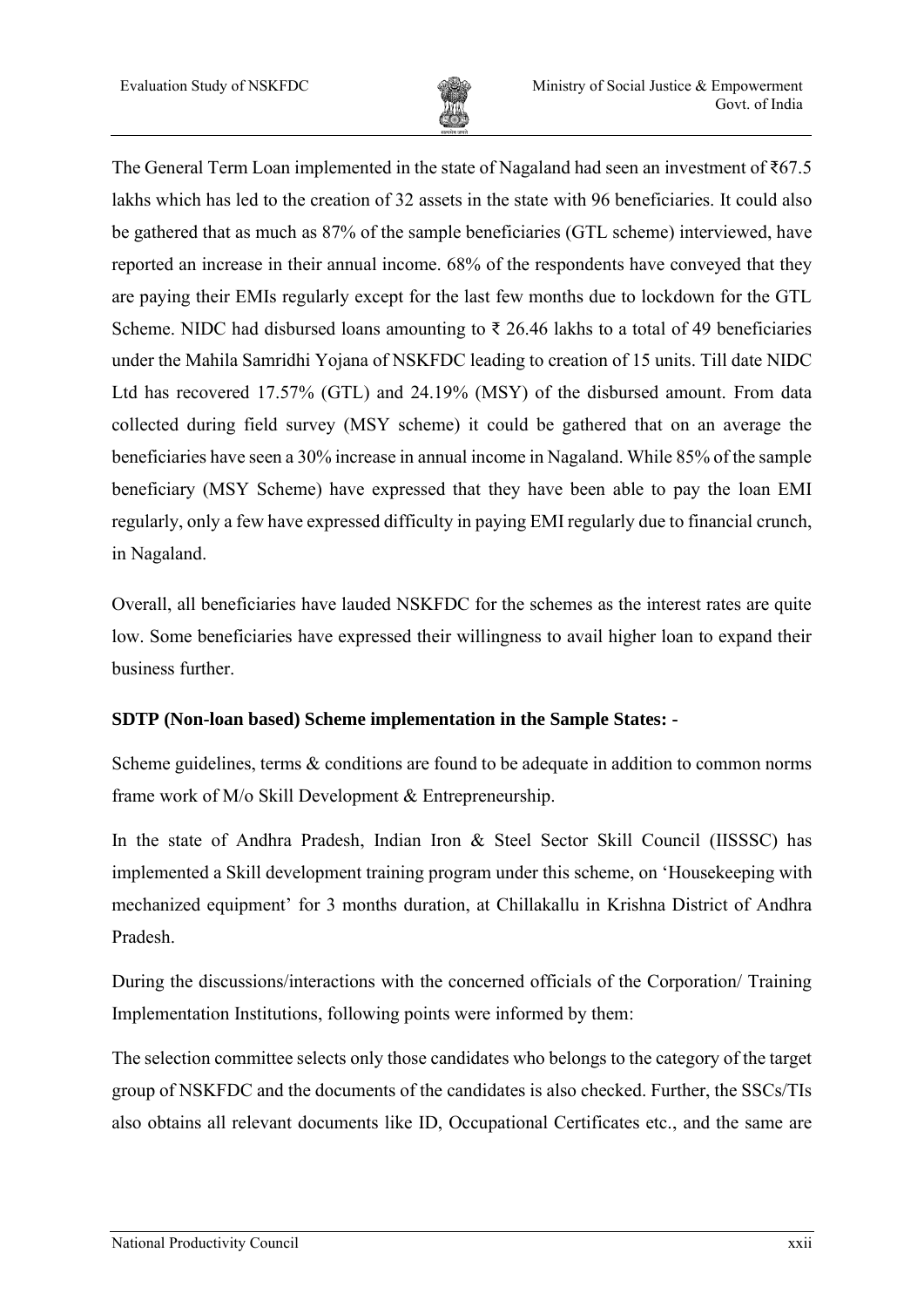

also uploaded by the SSCs/TIs on the portal of NSKFDC and after checking of the documents, commencement is given to the concerned SSCs/TIs.

In terms of economic development, 54% (36 nos.) of beneficiaries received training reported increase in income after the training.

In the Haryana state, Corporation sanctioned three skill development training programmes for implementation, one at ATDC Sirsa, and one at ATDC Bhiwani and another at CIPET Murthal.

As far as SDTP implementation by ATDC is concerned, the training was provided by the faculty members of the same institute, and the basic details of the training programme are as under:

| Location       |                  | <b>Bhiwani</b>                   |              |                  | <b>Sirsa</b>     |             |
|----------------|------------------|----------------------------------|--------------|------------------|------------------|-------------|
| S.             | <b>Item</b>      | Course-1                         | Course -2    | Course-3         | <b>Course-1</b>  | Course-2    |
| No.            |                  |                                  |              |                  |                  |             |
| $\mathbf{1}$   | Name of the      | Self                             | Sewing       | Sewing           | Self             | Sewing      |
|                | training         | Employed                         | Machine      | Machine          | Employed         | Machine     |
|                | programme        | Tailor                           | Operator     | Operator         | Tailor           | Operator    |
|                |                  | (SET)                            | $(SMO)-1$    | $(SMO)-2$        | (SET)            | (SMO)       |
| $\overline{2}$ | Duration (in     | 03.07.2018                       | 02.01.2019   | 26.02.2019       | 31.05.2018       | 10.12.2018  |
|                | months) $\&$     | to                               | to           | to               | to               | to          |
|                | period (dates)   | 01.11.2018                       | 01.04.2019   | 31.05.2019       | 01.10.2018       | 30.03.2019  |
|                |                  | (4 months)                       | $(3$ months) | $(3$ months)     | (4 months)       | (3 months)  |
| $\overline{3}$ | Actual total     | 20                               | 30           | 19               | 20               | 27          |
|                | no. of           |                                  | (diversion   |                  |                  | (diversion  |
|                | beneficiaries    |                                  | letter is    |                  |                  | letter is   |
|                | received/atten   |                                  | attached as  |                  |                  | attached as |
|                | ded the          |                                  | Annexure-    |                  |                  | Annexure-   |
|                | training         |                                  | VI)          |                  |                  | VI)         |
| $\overline{4}$ | Sanctioned       | 25                               | 20           |                  | 25               | 20          |
|                | total no. of     |                                  |              |                  |                  |             |
|                | beneficiaries    |                                  |              |                  |                  |             |
|                | for the training |                                  |              |                  |                  |             |
| 5              | Venue/           | ATDC - Bhiwani, Behind New Bus   |              |                  | ATDC, Phulkan    | Village,    |
|                | location         | Stand, Village Paluwas, Bhiwani, |              | Hissar           | Sirsa,<br>Road,  |             |
|                | address          | Haryana                          |              | Haryana-125055   |                  |             |
|                |                  |                                  |              |                  |                  |             |
| 6              | No. of           | Ms. Dimple Rajoura               |              |                  | Mr. Jagvir Singh |             |
|                | trainers/faculty | Ms. Reema Rani                   |              | Ms. Meenu Bhatti |                  |             |
|                | deployed in      |                                  |              |                  | Ms. Seema Rani   |             |
|                | the project      |                                  |              |                  |                  |             |

*ATDC - Sirsa - Details of training programmes*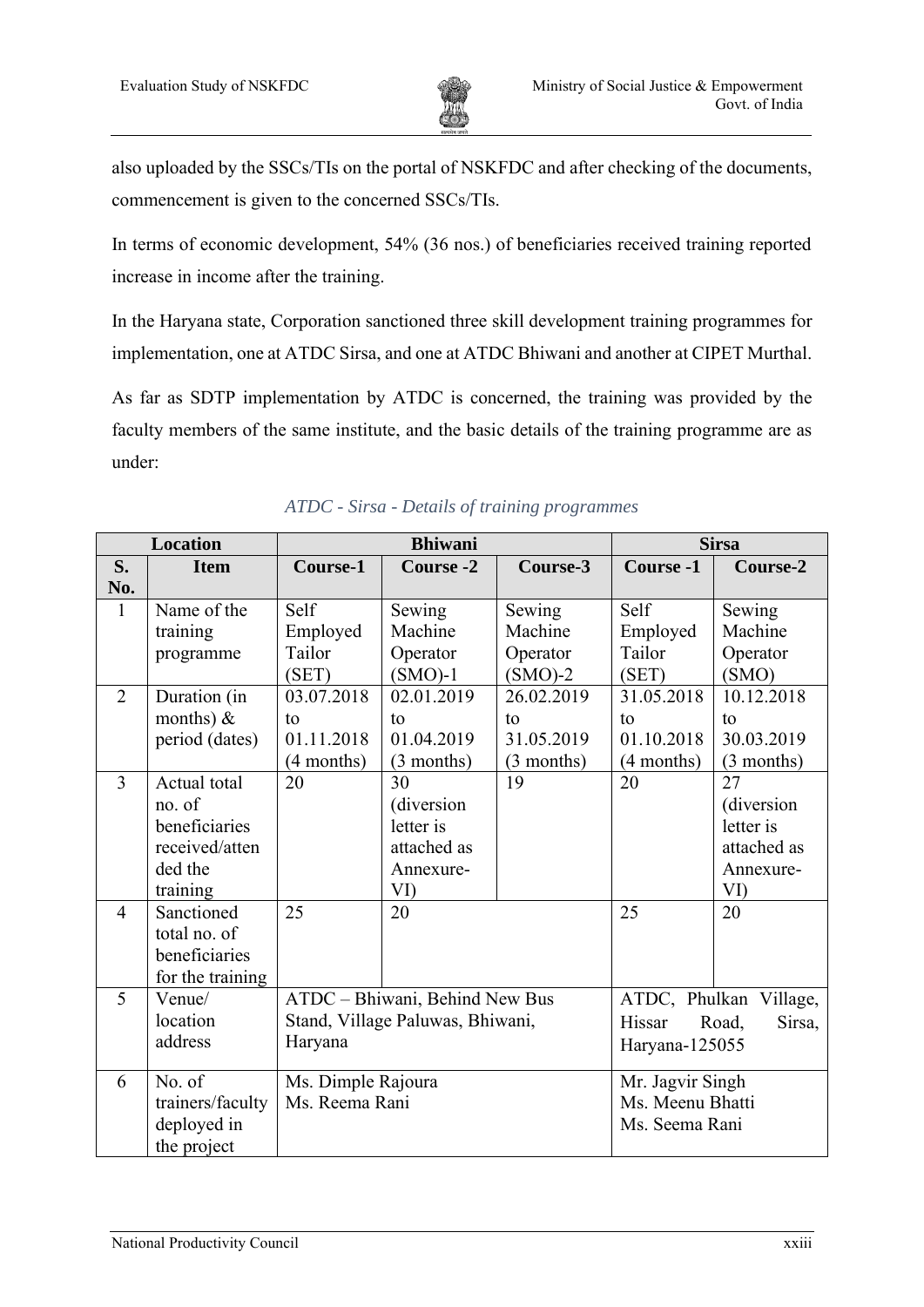

| Location       |                                                                  | <b>Bhiwani</b>  |           |          | <b>Sirsa</b> |                |
|----------------|------------------------------------------------------------------|-----------------|-----------|----------|--------------|----------------|
| S.<br>No.      | <b>Item</b>                                                      | Course-1        | Course -2 | Course-3 | Course -1    | Course-2       |
| $\overline{7}$ | No. of females<br>among the<br>beneficiaries                     | 20              | 27        | 14       | 12           | 16             |
| 8              | No. of males<br>among the<br>beneficiaries                       | N <sub>il</sub> | 3         | 5        | 8            | 11             |
| 9              | No. of<br>beneficiaries<br>from RURAL                            | 15              | 13        | 14       | 14           | 20             |
| 10             | No. of<br>beneficiaries<br>from URBAN                            | 5               | 17        | 5        | 6            | $\overline{7}$ |
| 11             | Total no. of<br>beneficiaries<br>got placement,<br>post training | 15              | 22        | 15       | 16           | 16             |

It was observed from above that, for 100% training scheme was helpful for their Economic Development. It was observed that 100% of beneficiaries were satisfied with the easy process of application for training. It was observed that the 100% beneficiaries were satisfied with scheme.

As far as SDTP implementation by CIPET Murthal is concerned, five short training programme of 3 months duration were sanctioned to CIPET: CSTS Murthal (Haryana). The training institution successfully completed these courses and trained 200 candidates out of 200 sanctioned candidates. All these five short term training courses were found conforming to the National Skill Qualification Framework (NSQF) and training institution fulfilled all the norms set by MSDE and NSKFDC in terms of eligibility criteria, admission/selection process and other terms and condition specify in sanction letter.

The majority of training beneficiaries (86.5 %) got employment after completion of training. After getting exposure in industries, few have started their small business. Almost all the training beneficiaries were satisfied with the syllabus, faculty and training facilities and rated excellent and very good and 38 % sample training beneficiaries expressed that the SDTP scheme was helpful for their economic development. It is evident from the outcome of the evaluation of the scheme that the scheme has been widely appreciated by the all beneficiaries.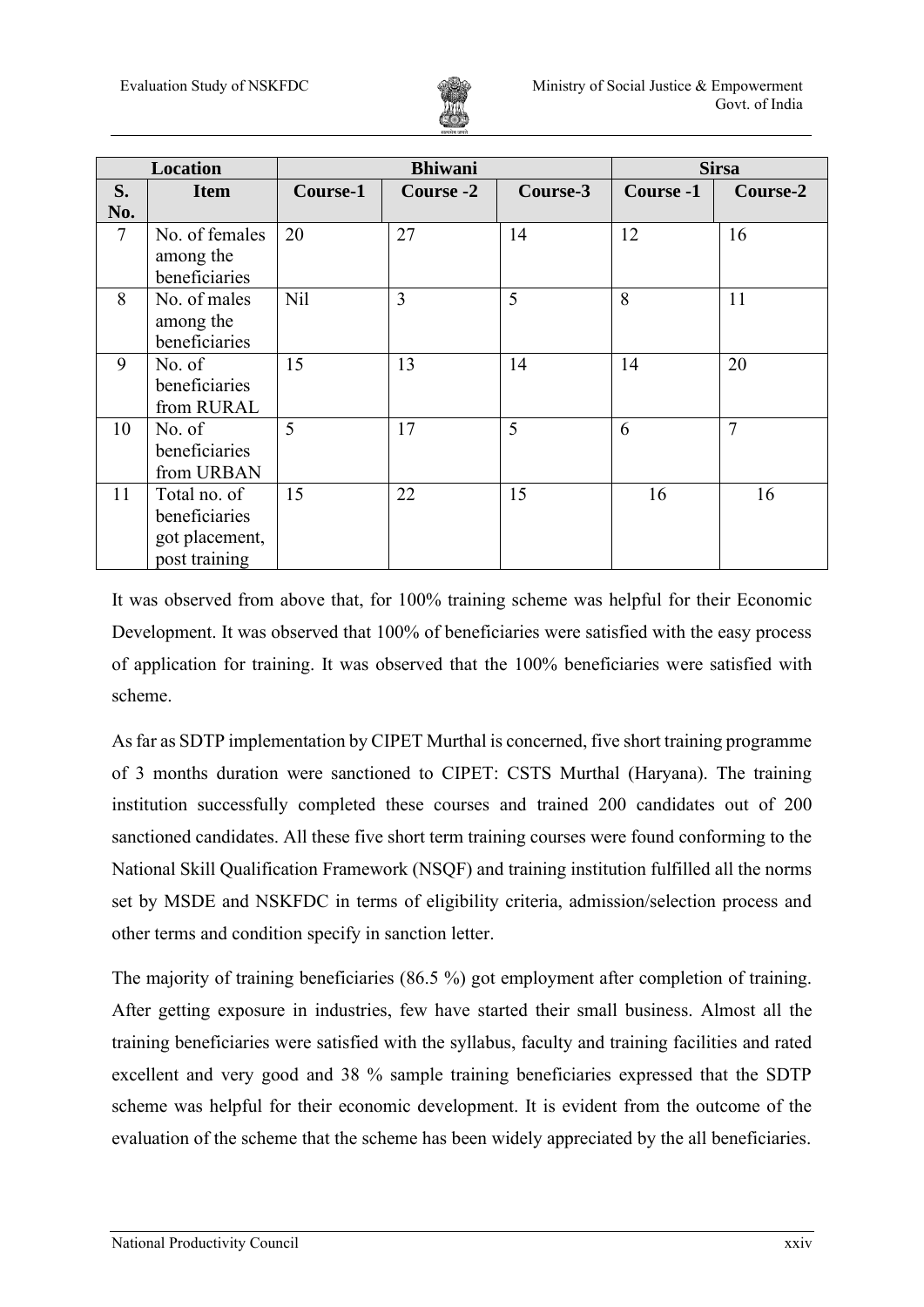

In the Himachal Pradesh State, SDTP scheme component was sanctioned to CIPET, Baddi. Under the scheme, three short training programme of 3 months duration were sanctioned to CIPET: CSTS, Baddi. The training institution successfully completed these courses and trained 116 candidates out of 120 sanctioned candidates. All these three short term training courses were found conforming to the National Skill Qualification Framework (NSQF) and training institution fulfilled all the norms set by MSDE and NSKFDC in terms of eligibility criteria, admission/selection process and other terms and condition specify in sanction letter.

The majority of training beneficiaries (77 %) got employment after completion of training. After getting exposure in industries, many have started their small business. Almost all the training beneficiaries were satisfied with the Syllabus Quality, Faculty and training facilities and rated excellent and very good. 96 % sample training beneficiaries expressed that the SDTP scheme was helpful for their economic development.

It is evident from the outcome of the evaluation of the scheme that the scheme has been widely appreciated by the all beneficiaries.

#### **Overall Observations and Recommendations: -**

#### **Identification / Survey of the target group**

- It has been found that the Survey of Manual Scavengers have been conducted in the years 2013 & 2018 and manual scavengers have been identified and the Corporation is having their data base.
- The survey of Safai Karamcharis/waste-pickers needs to be conducted by the National Level Authority. Unique ID cards may be issued or may be linked in the UIDAI Aadhar itself. This identification survey may be carried out at periodic intervals. This will facilitate NSKFDC to work out an action plan for implementing the schemes for safai karamcharis/waste-pickers for their effective and time bound rehabilitation.
- It has been found that the Safai Karamcharis/waste-pickers who have been benefited by NSKFDC under its schemes have obtained Occupation Certificate from the concerned authorities as per the Lending Policy & Guidelines (LPG) of NSKFDC.
- While interaction with the beneficiaries during filed visit, it has been observed that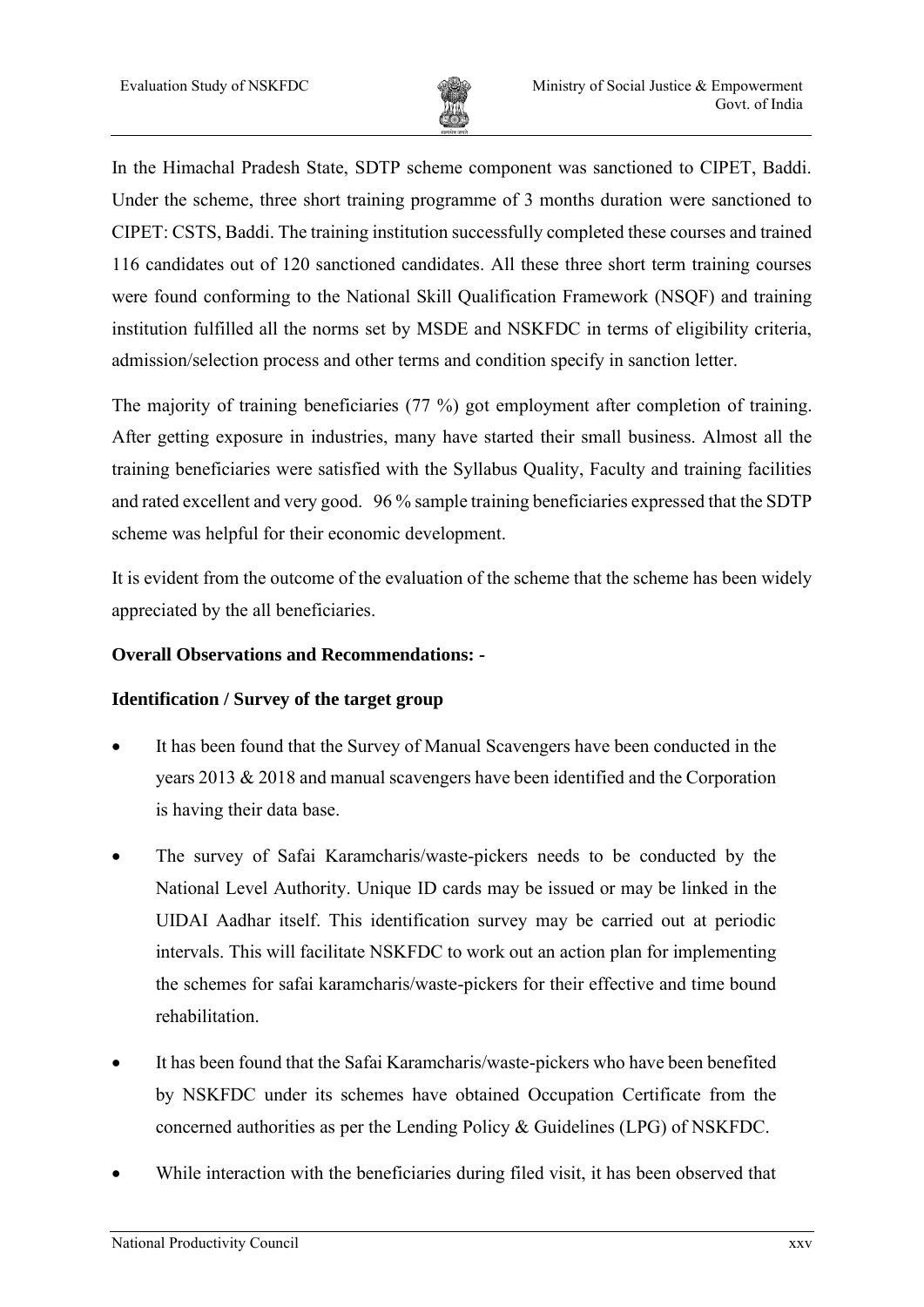

the target group is getting benefit of the schemes of NSKFDC.

#### **Awareness among beneficiaries**

During the field visit, it has been found that NSKFDC is creating awareness of its schemes  $\&$ programmes among the target group by holding of Awareness-cum-health camps, workshops on hazardous cleaning, inviting the beneficiaries in Shilpotsav at Dilli Haat, Delhi, IITF, Pragati Maidan, New Delhi and Suraj Kund Mela, Faridabad, Haryana. It has also been found that NSKFDC is also organizing Melas/Exhibitions in various States for publicizing its schemes across the country.

However, there is need to make more awareness among the target group through print  $\&$ electronic media so as to ensure to increase more coverage of the beneficiaries across the country. It is suggested that circulation of publicity materials should be in local language for achieving wider reach among the target groups.

#### **Marketing Support to the SCAs:**

It has been noted that NSKFDC has been providing 2-3% margin of interest rates to the Channelizing Agencies to meet out their administrative charges. It has been observed during the discussion with the officials of Channelizing Agencies that this 2-3% margin will only be obtained in case the Channelizing Agency is able to repay the loan timely. It is recommended that to motivate the State Channelizing Agencies (SCAs) for marketing support, the possibility to incentivize the SCAs may be explored.

#### **Appraisal and analysis of the proposals in loan-based schemes:**

- It has been noted that NSKFDC has been implementing its loan schemes to the beneficiaries through the State Channelizing Agencies, RRBs and PSBs, across the country. It has also been further noted that the rate of interest of loan is varies from 4% p.a. to 6% p.a. depending upon the loan schemes i.e. Micro Credit Finance, Mahila Samridhi Yojana, Term Loan Schemes as well as Swachhta Udyami Yojana.
- It has been observed that NSKFDC has been sanctioning the term loan to the channelizing agencies on the basis of their recommendations. However, it has been observed that due to inadequate knowledge about the sanctioning limit and chargeable rates of interest, the target group apply for term loan instead of mentioning the particular name of the schemes like Micro Credit Finance, Mahila Samridhi Yojana and Swachhta Udyami Yojana,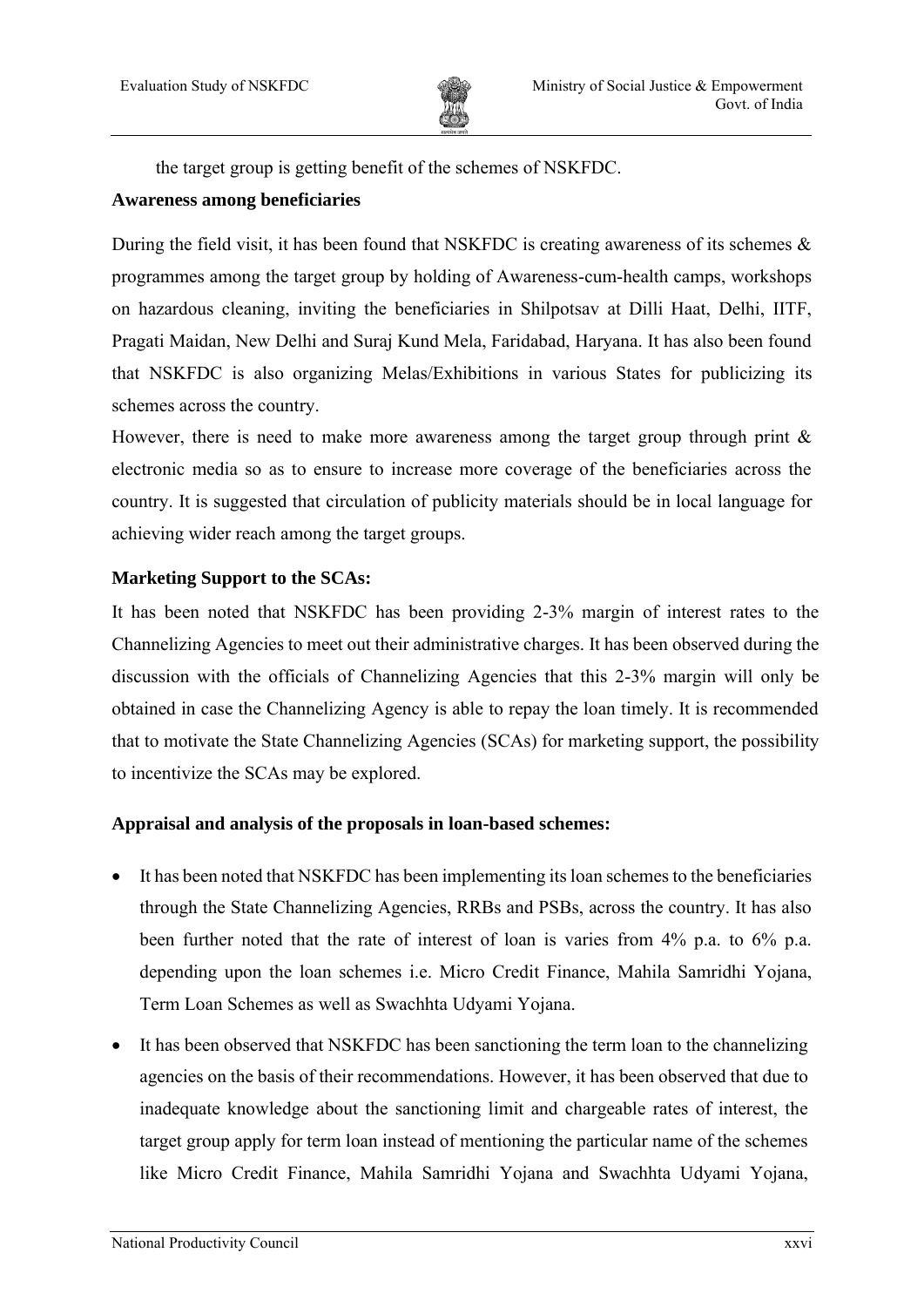

resulting which rate of interest is charged under term loan scheme which is higher than the other schemes.

- It is also observed that there is need to acquaint the officers of the Channelizing Agencies dealing with the schemes of NSKFDC and their District Officers about the schemes and their modifications made by NSKFDC from time to time by holding of workshops. This will also help them to motivate the target group about availing assistance under sustainable projects.
- It has also been found that NSKFDC has been extending its loan assistance through the State Channelizing Agencies (SCAs) including Regional Rural Banks (RRBs) and Public Sector Banks (PSBs) and while sanctioning the loan, the detailed terms & conditions including repayment period, EMI etc. are mentioned which is accepted by the Channelizing agencies. Accordingly, the Channelizing Agencies are also intimating the repayment period, EMI etc. to the beneficiaries. However, it has been observed during interaction with the beneficiaries that the repayment period and EMIs of the loan be explained in detail while sanctioning the loan.

#### **Guidelines and Model Calendar of Events:**

During discussions, it is noted that the Channelizing Agencies (CAs) are submitting their proposals as per their State/Corporation policies/process due to which there is lack of uniformity in submission of proposals by the other CAs. It is recommended that NSKFDC may formulate a format and circulate the same to its CAs for submission of proposals for availing financial assistance from NSKFDC.

#### **Skill Development Training Programmes implementation:**

It is noted that NSKFDC has been providing Skill Development Training Programmes to its target group across the country and the trainees are getting benefits of training programmes sponsored by NSKFDC, however, the following is recommended: -

- NSKFDC may explore the possibilities of conducting training in the trades/courses which are popular among the target as per their interest, qualification, occupation, market demand.
- The trades/courses should be selected based on having suitable job/self-employment opportunities.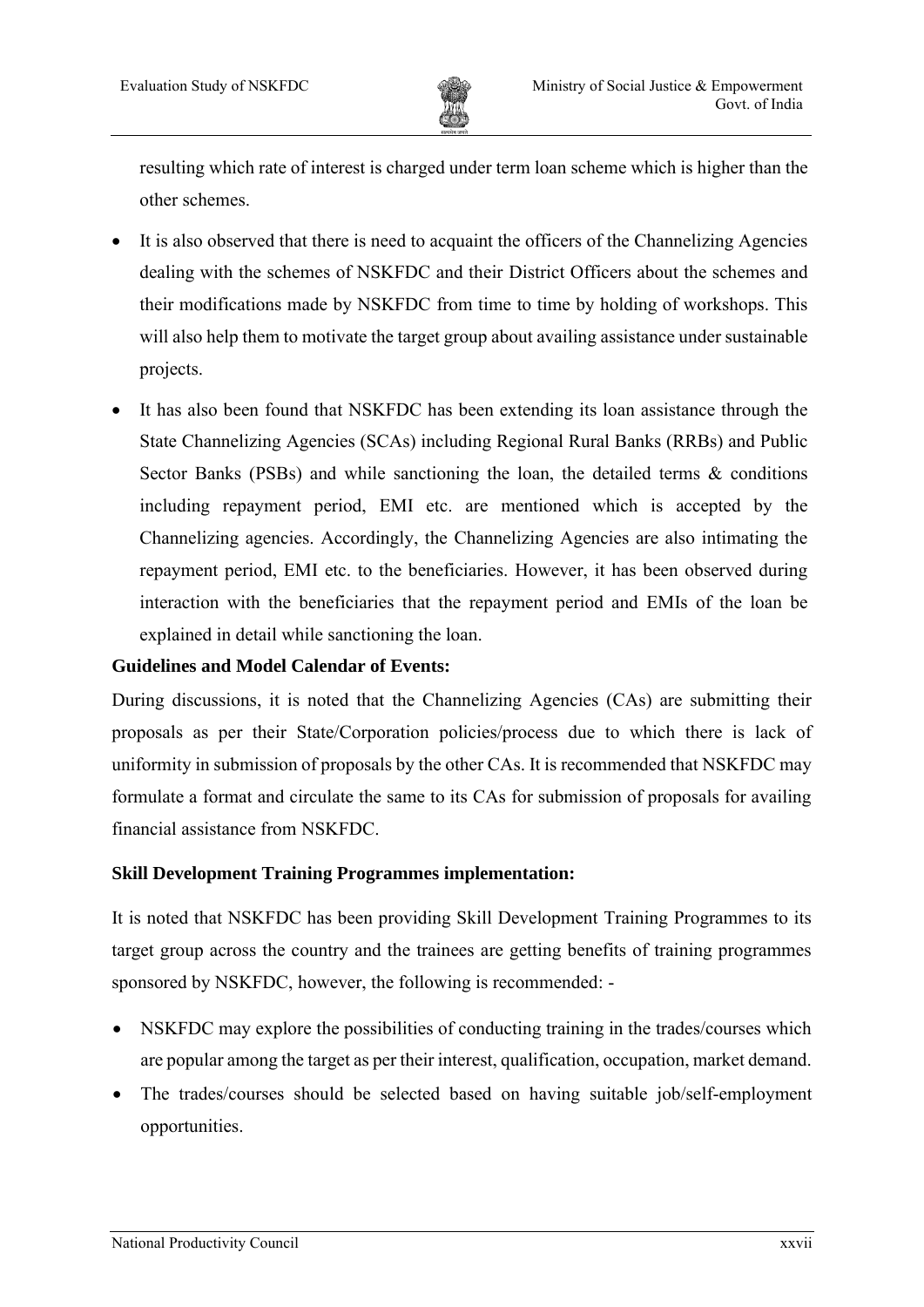

- The candidates should be selected based on their interest and intended purpose i.e. job employment/self-employment.
- Stipend should be released to the candidates post training to ensure proper attendance and avoid dropouts.
- The duration of the training programme should be adequate as per the requirement of job role.
- The training institution may conduct 2-3 days training workshop on entrepreneurship development programme/ project covering various loan schemes of NSKFDC and also relevant schemes of the Government, to have better impact.
- The Sector Skill Councils (SSCs)/Training Institutes (TIs) may be persuaded for submission of verified details of placement of the candidates. terms & conditions of payment to the training institution may be considered for modification as paying the last instalment after one year of tracking for fresh entrants, from the date of placement. Monthly tracking reports /status submission may be made part of the payment conditions.
- As per MSDE guidelines, there should be an independent third party for unbiased evaluation and certification, therefore it is suggested to separate certification component from training component and another independent agency may be engaged for certification purpose instead of giving both training and certification giving to only one agency.
- The allocation of the no. of candidates to be trained may be based on the proposals being obtained from SSCs/TIs through Expression of Interest (EOI) for transparency and also to get more options of courses in various sectors.
- NSKFDC may consider disbursement of the stipend within a reasonable time, say within 3 months from the date of completion of training programme.

#### **Involvement /support of State Governments:**

In order to resolve the issues of non-furnishing of Govt. Guarantees, repayments of loan, furnishing of Utilization Certificates and submission of Action Plan for availing financial assistance under the schemes of NSKFDC, it is recommended that the Corporation may consider to have a meeting with the concerned Governments at regular intervals in order to appraise about activities in progress in respective states and also to resolve the pending issues.

#### **Behavioral Change in Stakeholders/ Beneficiaries:**

It is noted that considering the traditional occupation of the target group of NSKFDC and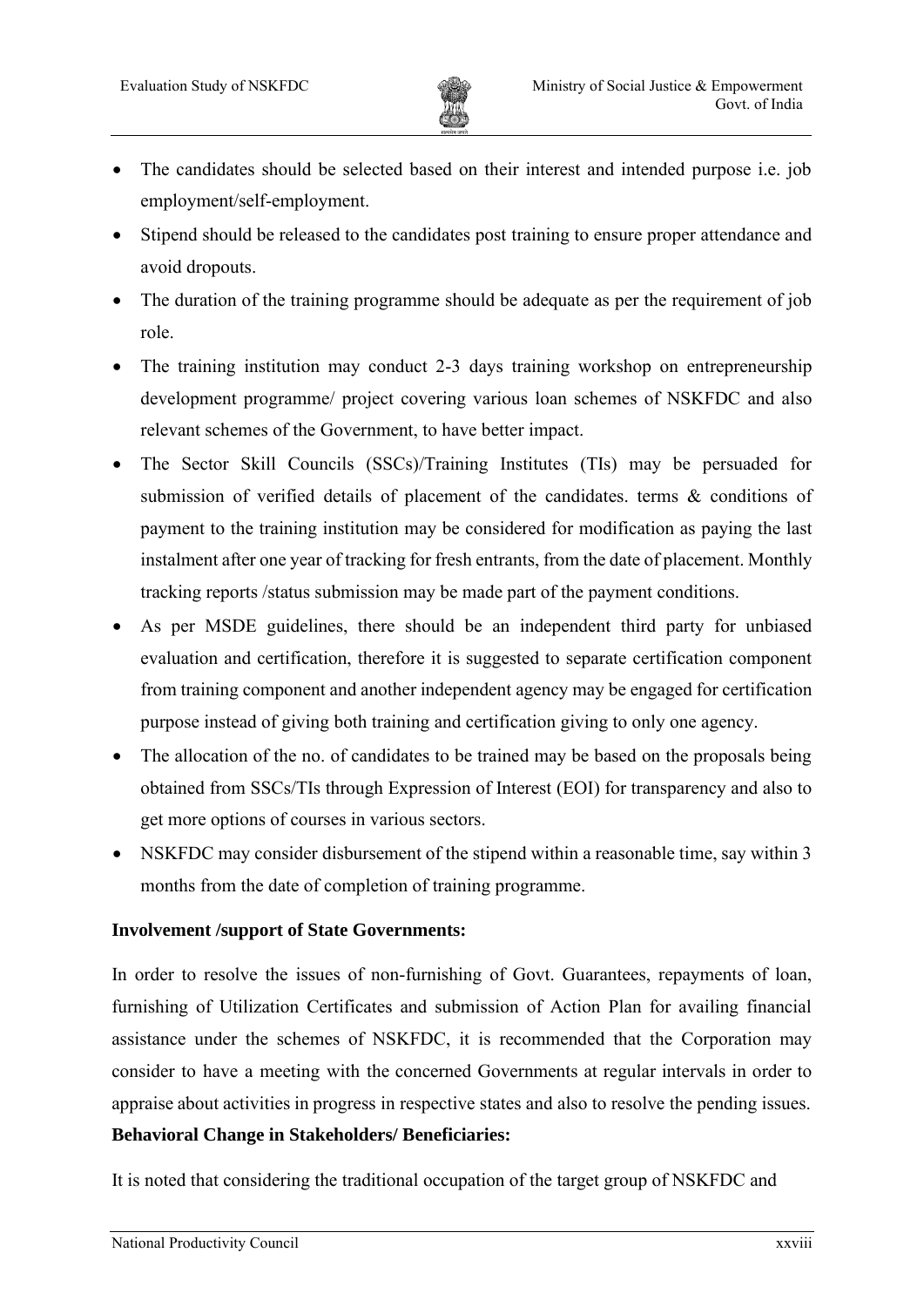

also to consider inadequate education and skills, it is suggested to: -

- Consider a plan for handholding support, may be in terms of entrepreneurial skill development training, marketing, market and customer orientation, soft skills etc., to bring the desired change and self- sustainability thinking among the beneficiaries.
- Suitable training programmes for the functionaries of Stakeholder Organizations' may also be devised for periodic orientation, and improving in serving the customer /user.

#### **Areas of interventions – scope of activities of the Corporation:**

#### **(i) Loaning:**

- More emphasize on implementation of Solid waste management and segregation system and to introduce mechanize system of cleaning of sewers and septic tanks to avoid mishappening and deaths due to manual cleaning.
- To increase coverage under education loan of the target group for pursuing various other career options and to also augment their capacity to get rid off from their traditional occupation.
- To improve the outreach of NSKFDC schemes through tying up with channelizing agencies for implementing loan schemes of NSKFDC.

#### **(ii) Skill Development Training Programme (SDTP):**

- Job oriented Skill Development Training Programmes needs to be emphasized considering the market demand.
- More emphasize on imparting Skill upgradation/Recognition of Prior Learning (RPL) Programme/Entrepreneurship Development Programme (EDP) to enable the target group to improve their productivity and income.
- The Channel Partners need to be emphasized to also inform the loan beneficiaries about the benefits of Skill Development Training Programmes of NSKFDC. This will help in awareness generation and also increase the coverage of the target group.
- Conducting of long-term training programmes may also be emphasized for having entrepreneurial bent of mind which will enable the target group to get sustainable and long-term employment generation.
- Scheme on 'Best Available School' concept, wherein financially supporting the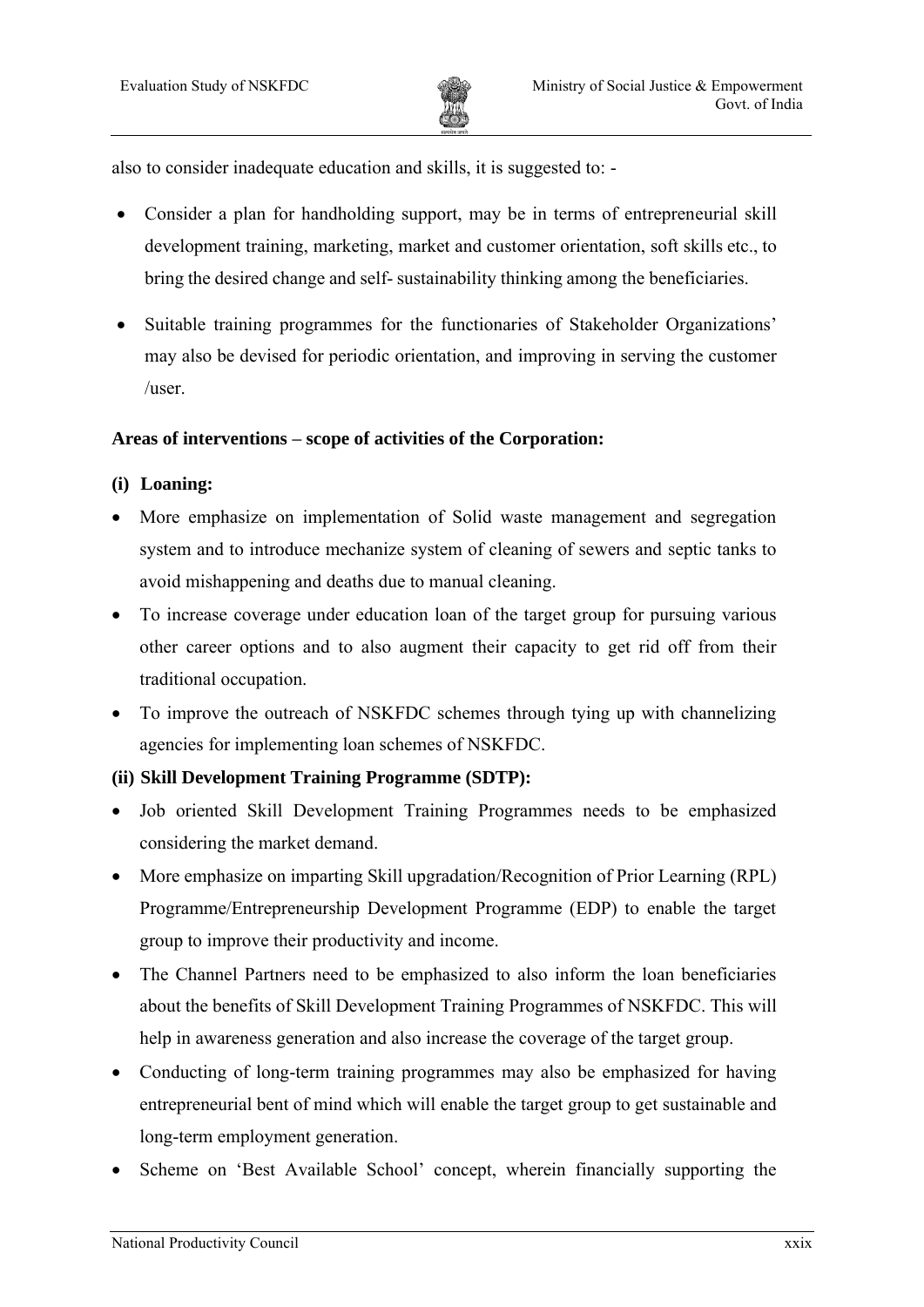

education of the children of SK and MS in the best available school within their vicinity, may be considered under its CSR. Such scheme is being implemented in the state of A.P by state government.

Awareness & marketing support, may be given more importance, particularly handholding, and also arranging tie-ups with PSUs/ Govt. agencies and the beneficiary based on service/product requirements by PSUs / Govt. agencies may also be explored.

Demonstration projects may be taken up to showcase modern technology in the field of target beneficiaries, before introducing a new technology to them, so that, technology may be customized to the prevailing conditions of the location and users.

Financial Support to exposure visits to relevant industries, buyer-seller meets may be considered.

To reduce dependency on Government grants, Corporation may focus on tapping the CSR funds available with various public and private enterprises for training programme schemes.

#### **Use of IT & Processes and Systems Integration:**

From the information provided by the Corporation and discussions held with functionaries, it is noted that Corporation has following standalone systems in place: -

- NSKFDC Website acts as an interface to general public for providing information pertaining to its various loan based and non-loan-based schemes.
- It has a Skill Development Training Module used by stake holders including SSC, TP etc. for submitting beneficiary level information.
- Loan Information Management system is a web-based solution catering to the automation of loan management of the Organization wherein information is shared among the concerned officials of NSKFDC.
- MS Survey 2018 conducted in the year 2018 as National Survey of Manual Scavengers in 18 states, and an application was developed with facilities of online data entry, dashboard, various reports.
- Human Resource Management System is an application combines a number of processes pertaining to personnel and administration, such as storing employee data, leave management, asset management, advances etc., to ensure processes are manageable and data is easy to access.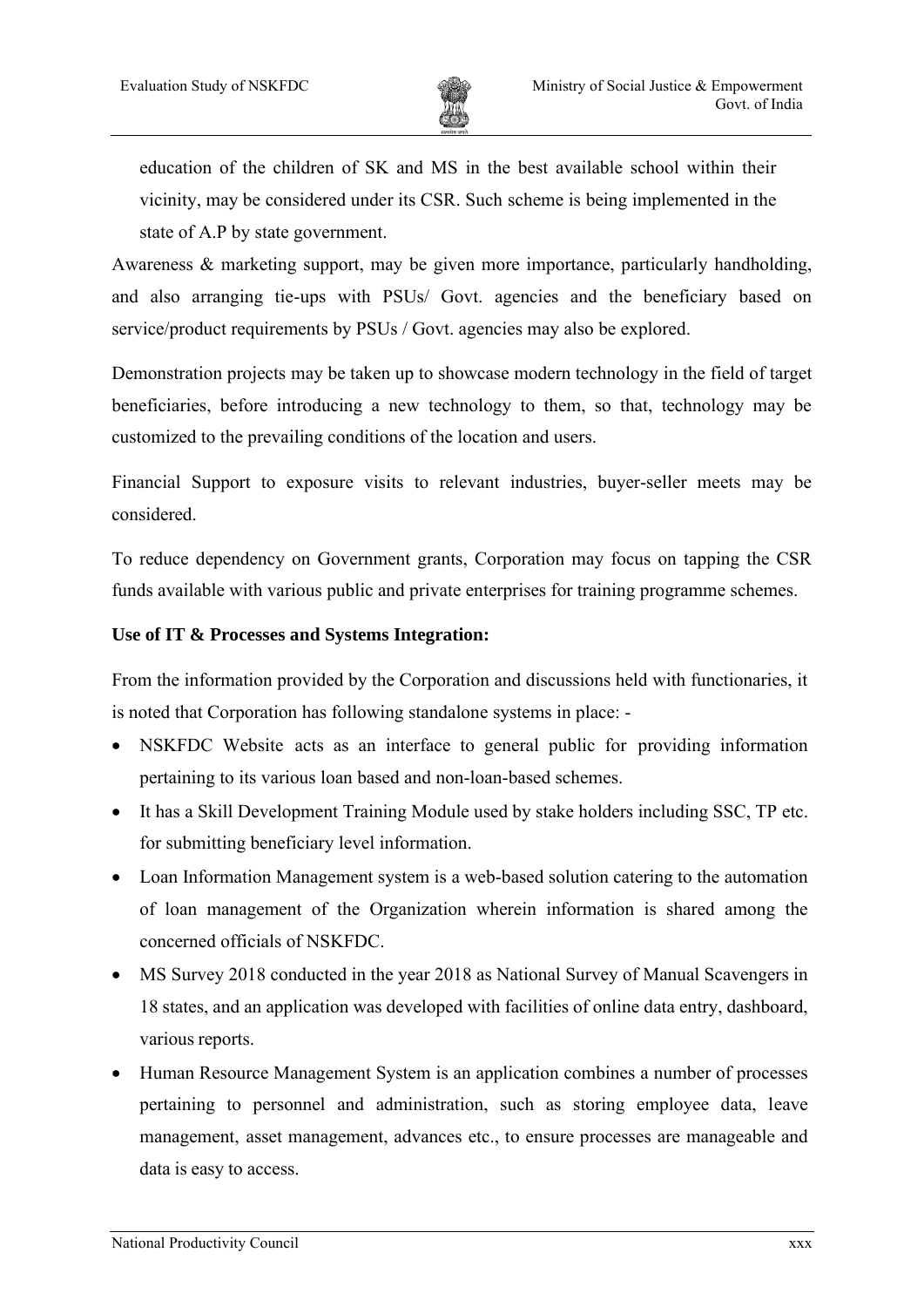

- APAR System is a web-based application for filling APARs with provision of filling assessment by reporting, reviewing officer.
- Tally system is for recording all accounting and banking transactions and for providing basic information in finalization of accounts.

Future Plans in IT:

- Upgraded loan information software to accommodate new and modified schemes with features for better monitoring & control.
- Upgraded Skill Development Training Module for better administering /implementing the schemes with monitoring & controlling features.
- Implementation of E Office in NSKFDC office for transparency and timely decision making.
- Completely integrated ERP solution to do away with all above applications with different modules for different operating and support segments.

However, considering the objectives of the corporation and to ensure timely service to the target groups, and for effective and timely reconciliation with the CAs, for the loan schemes, a real time monitoring mechanism using ICT may be considered, wherein Channel Partner CAs may be given separate login ID to input the physical and financial progress of the schemes at periodic intervals. If possible, integration of all of the above processes and systems may be explored.

#### **Grievance Redressal Mechanism:**

It would be appropriate to have an uniform grievance redressal mechanism to handle grievances effectively and thereby ensuring effective implementation of scheme components. E-courts and Information Technology (IT) based platforms may be considered for implementing the same.

#### **Conclusion and Way forward:**

Considering the contribution made by the Schemes to the economic development and growth of the target group members, the following is recommended: -

#### **a) Loan Schemes:**

The loan schemes are providing sustainable self-employment opportunities to the target group.